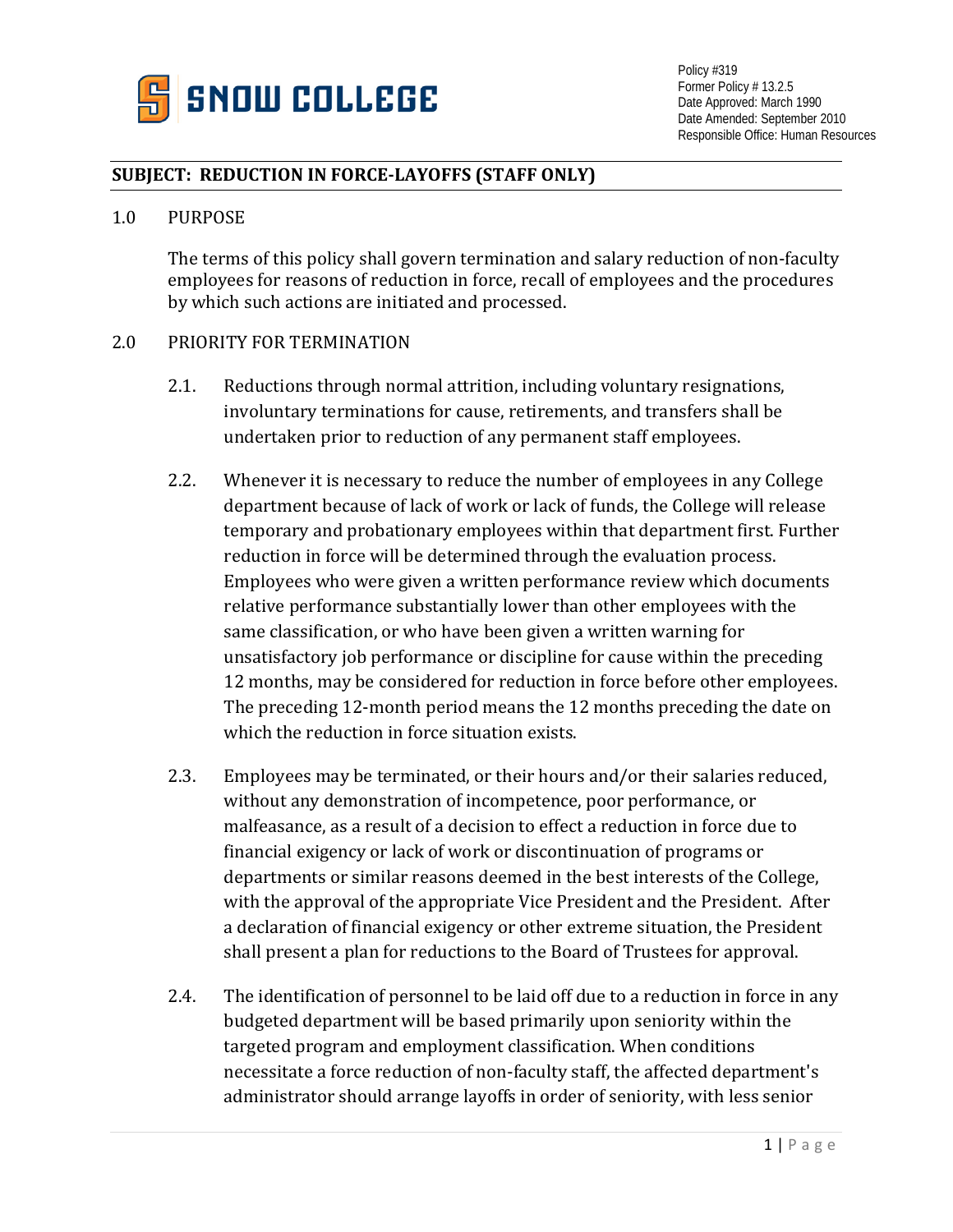

employees being laid off first, unless important, job-related considerations dictate a different order of layoffs. (See **13.2.5.2.2**.) Any time an administrator discharges employees out of the order of seniority, he or she shall provide written reasons for departure from the general practice upon request by any person so laid off. In situations where the seniority of staff members in programs or classifications identified for reduction is equal, then relative competence and experience, or any job-related factor at the discretion of the supervisor (see **13.2.5.2.2**.), will be the determining factor for reduction. In such circumstances the supervisor/administrator will follow the Affirmative Action policy of the College.

### 3.0 GIVING NOTICE

3.1. The President must give notice in writing to employees who are affected by a personnel reduction. The notice must include: 1) the effective date of layoff, 2) a statement of the reasons for a reduction in force, 3) if a financial exigency is declared, a statement of the reasons for the Board of Trustees action to declare a financial exigency, 4) the basis, procedures, and the criteria used to lay off staff, and 5) any opportunity available for reconsideration or appeal including access to appropriate documentation and the issues that may or may not be considered and the reinstatement rights of the employee.

#### 4.0 EFFORT TO PLACE EMPLOYEE IN ANOTHER POSITION

4.1. The College will attempt to minimize layoffs by reassignment of personnel and/or duties. In the event that a reduction in force by means of layoffs is undertaken in any operating unit, College hiring administrators will, upon application, consider the affected staff member(s) for other suitable and open positions at the College for which they are qualified. This does not mean that administrators are required to hire such individuals, but does mean that such persons should receive priority interviewing status on an open position. If the affected staff member is not hired after interviewing for an open position for which he or she is qualified, the appropriate hiring administrator should, upon request from such person, supply him or her specific reasons for not being hired. Such reasons may include legitimate questions concerning competence, past performance, or any other job-related consideration.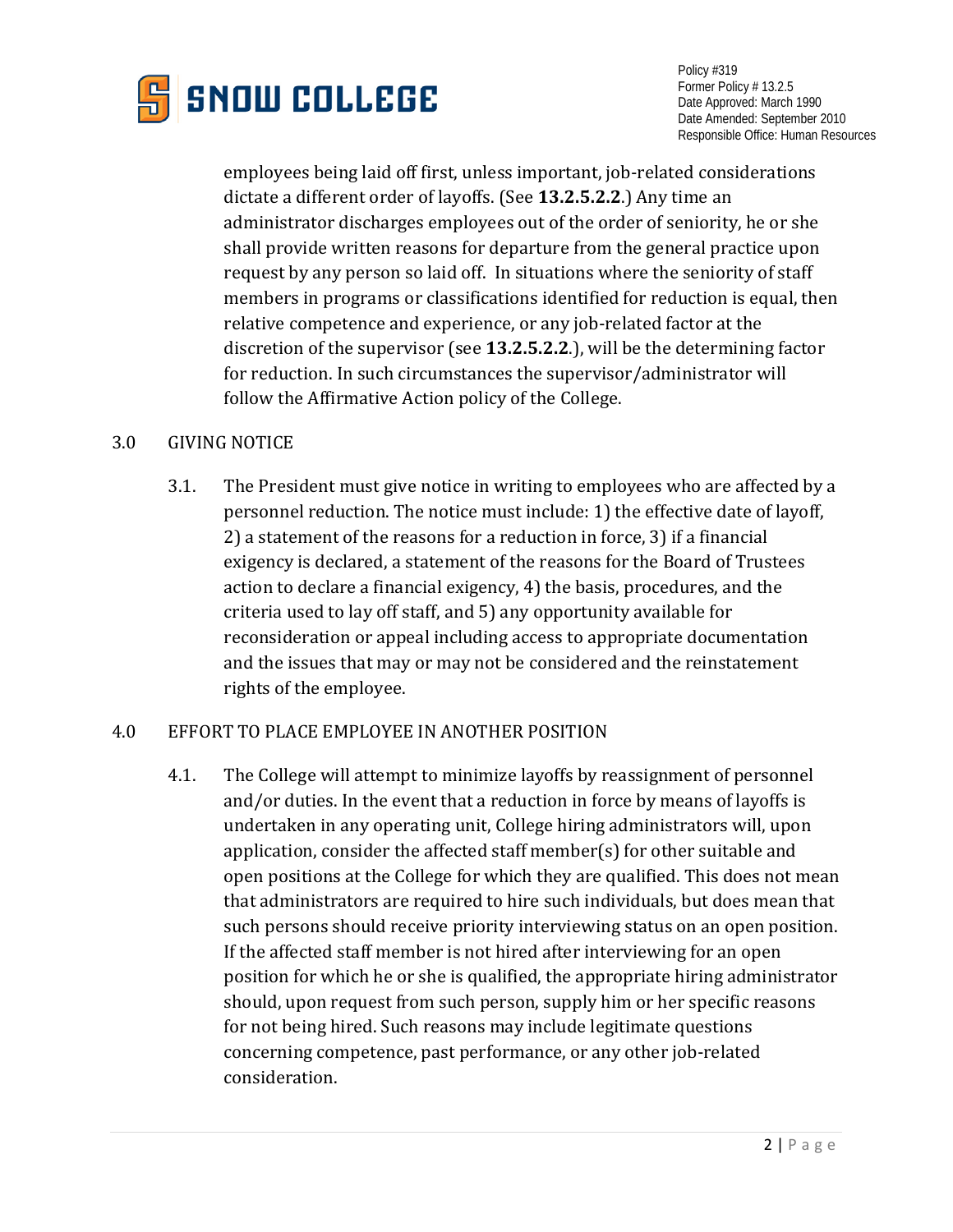

- 4.2. Employees targeted for layoff do not "bump" other employees with less seniority in other departments of the College or within the same department in different employment classifications. Transfer to a vacant position elsewhere on campus should be favorably considered by the supervising administrator.
- 4.3. The College is not required to create a position for an employee who is being laid off, nor is the College obligated to retrain laid-off employees.
- 4.4. Employees remaining after the reduction in force must have the necessary skills and capabilities to accomplish the duties of the remaining positions. If the tasks to be performed in a remaining position are such that the remaining employee may be perceived to have difficulty in performing them in a satisfactory manner, the Vice President or Assistant Vice President shall consider approving the following: (a) Allow the remaining employee(s) to complete short-term training to acquire necessary skills. (b) Allow the remaining employee(s) a probationary period (See Policy 13.2.9 Probationary Period) to assume all duties and responsibilities and to perform at a satisfactory level. At the end of the probationary period, if it is demonstrated by the supervisor to the appropriate Vice President or Assistant Vice President that the performance is substandard, the employee may be placed in layoff status and another employee recalled, if the employee to be recalled is considered to have the necessary skills and capabilities to accomplish the job.

## 5.0 RECALL

5.1. When employee positions are eliminated, the affected employees' names will be held on a job retention list for possible re-employment for one year. Priority consideration will be given such employees for any positions that are announced externally within that year. Recall factors will be the following: evaluation of previous job performance, seniority in eliminated position, job qualifications and established EEO/AA College policy. Seniority will not necessarily take precedence over the other factors. If rehired within 365 days of separation, the previous sick leave balance and vacation accrual level will be reestablished to the termination date levels. Rehire after 365 days results in a sick leave balance and service credit balance of zero.